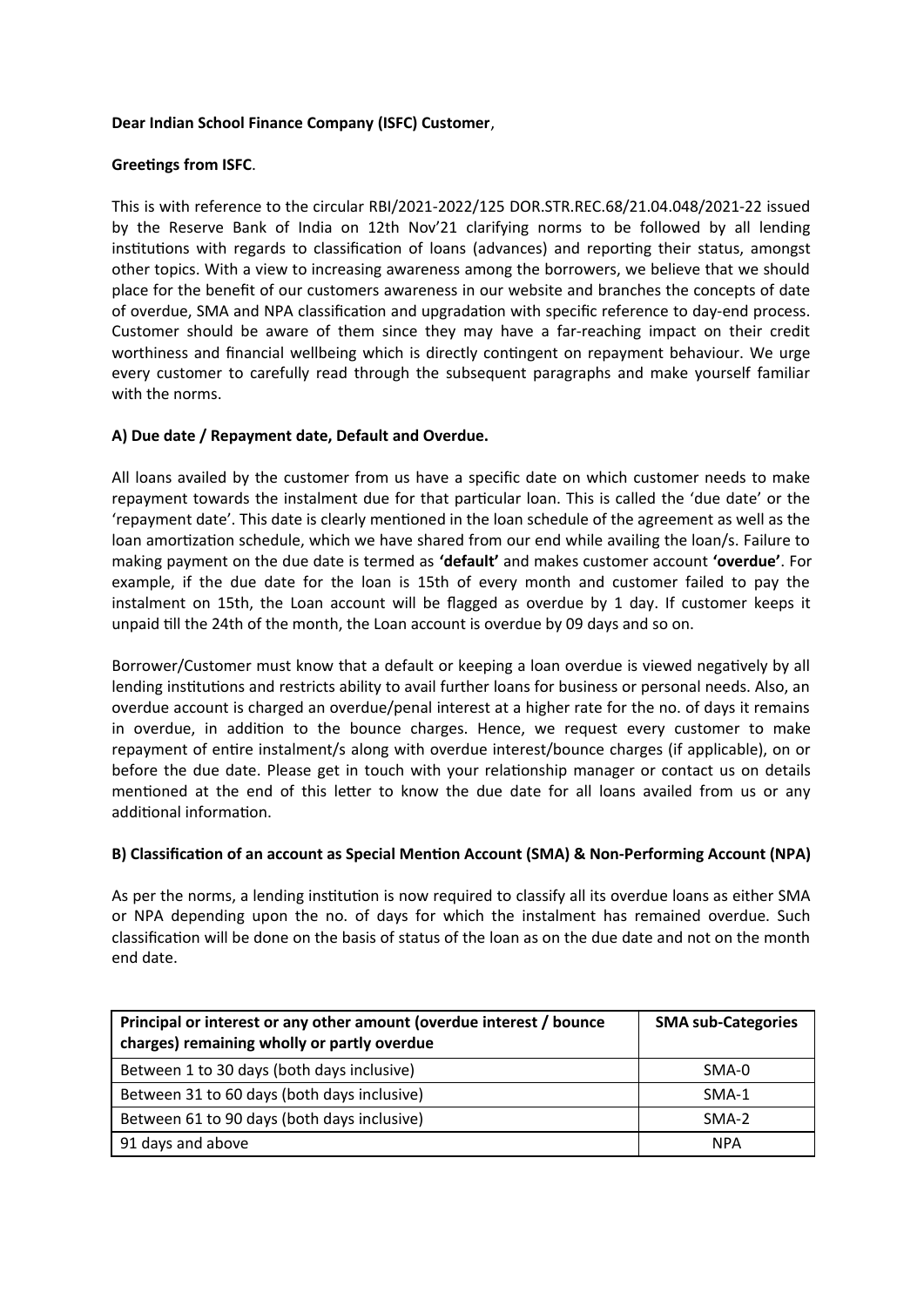**For example,** if the due date of your loan is 10th Dec 2021 and customer failed to make a repayment on this date, the account will be classified as **SMA-0** on the same date and shall be reported as such in Dec'21 month-end to the RBI, even if customer make the payment of all dues anytime thereafter in Dec'21. If customer fail to make this payment along with all dues till 10th Jan 2022 the account will be classified as **SMA-1** in Jan'22 month-end. It will be classified as **SMA-2** in Feb'2 month-end if it remains unpaid along with all dues till 10th Feb 2022. And the account will be classified as **NPA** on 11th Mar'22, if customer not cleared the dues till this date. However, if customer clear all instalments on their respective due dates, the account will not be required to be classified under any SMA sub-category.

All lending institutions on regular intervals report the customer repayment behaviour to various credit bureaus and the customer should know that the institutions verify the repayment behaviour of a customer with the database of various credit bureaus, prior to sanctioning of loans. Customers having satisfactory repayment patterns and not having any of their loans classified as either SMA or NPA have a very high probability of getting their loans sanctioned quickly. Classification under the SMA category severely damages the credit rating of a customer thereby increasing their risk perception and making banks and finance companies averse to lending them for a very long time.

## **C) Upgradation / Reclassification of accounts categorized as NPAs**

As explained in the previous paragraph, an account shall be classified as NPA if its instalment along with other dues, remains unpaid for a period of 91 calendar days and above.

As per the recent RBI clarification, the account shall be upgraded out of NPA / reclassified as non NPA only when the entire overdues of that account are paid. Till such time the account shall continue to remain classified as NPA. Please note that part payment of entire dues will not make the account eligible for any upgradation /reclassification.

**For example**, if an account has 4 instalments overdue and if the Customer pays only 1 instalment, then the account shall continue to be classified as NPA till the time all overdues remain unpaid.

| <b>Due Date</b>             | <b>EMI</b><br>(Rs.) | <b>Total Overdues (indicative)</b><br>(Rs.) | Paid | Classification |
|-----------------------------|---------------------|---------------------------------------------|------|----------------|
| 31 <sup>st</sup> March 2021 | 5,00<br>0           | 5,000                                       | No   | SMA-0          |
| 30th April 2021             | 5,00<br>0           | 10,000                                      | No   | SMA-1          |
| 29th May 2021               | 5,00<br>0           | 15,000                                      | No   | SMA-2          |
| 5,00<br>29th June 2021<br>0 |                     | 20,000                                      | No   | <b>NPA</b>     |

Please see the below table for a better understanding of how accounts are classified on the Due date

The Below Table explains circumstances under which an account can be re-classified on payment